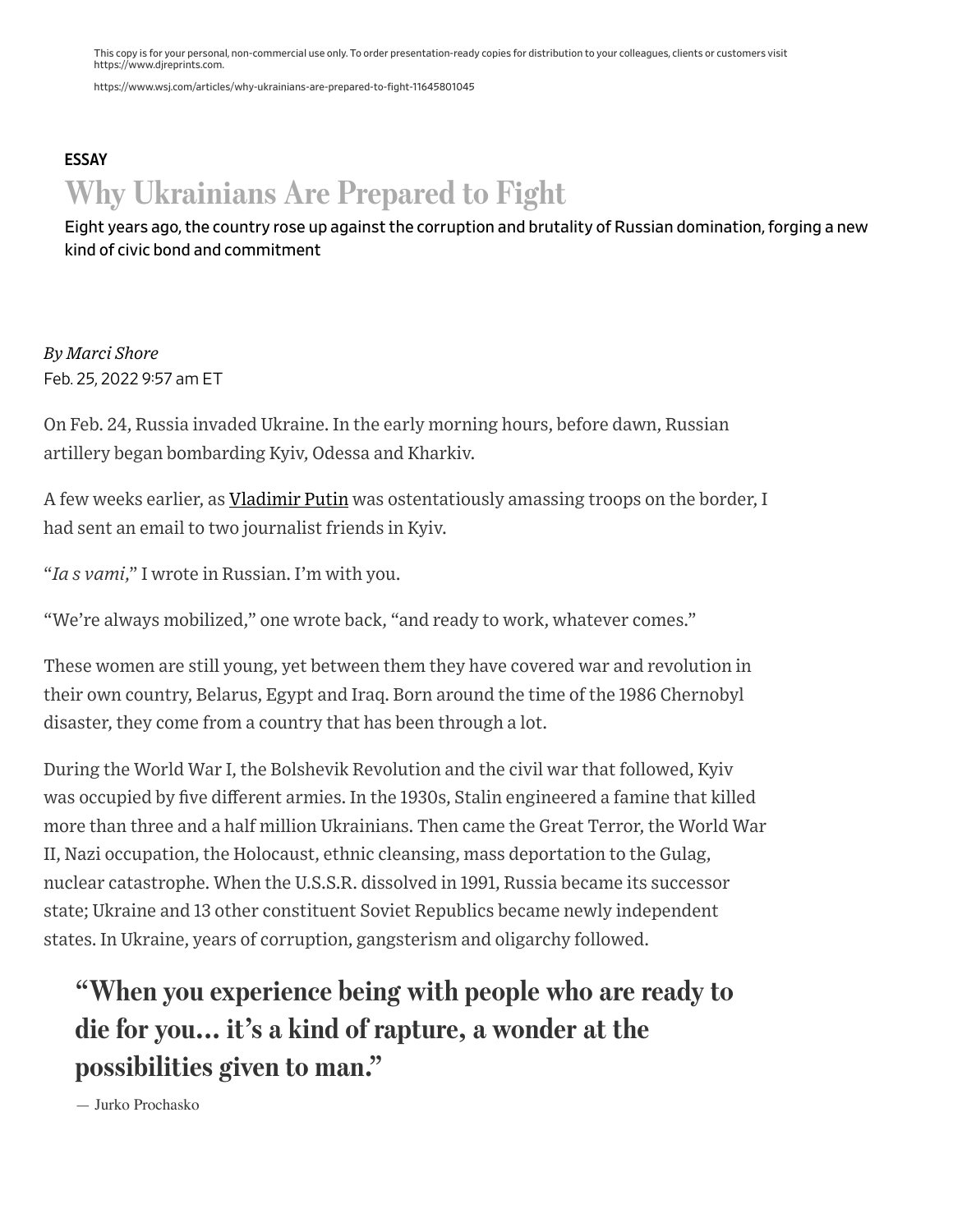In 2004, the former Soviet republics in the Baltics—Latvia, Estonia and Lithuania—joined both the European Union and NATO. By then it was clear that a Russia ruled by Mr. Putin would resist any attempt by Ukraine (a country with a population more than seven times that of all three Baltic states combined) to follow their path. In that year's Ukrainian presidential election, the Kremlin supported Viktor Yanukovych —a criminal with robbery convictions, who used election fraud and dioxin poisoning of his chief opponent to claim victory. In protest, thousands of Ukrainian citizens gathered on the Maidan Nezalezhnosti, Kyiv's Independence Square, in what became known as the Orange Revolution.

For three weeks they froze, resolutely—and victoriously. New elections the following month brought their preferred, westward-leaning candidate to the presidency. But the Orange Revolution's victory was ephemeral. The new president proved a disappointment. Mr. Yanukovych reappeared to run again in 2010—this time assisted by a slick Washington PR agent named Paul Manafort, who gave Mr. Yanukovych a makeover haircut, clothes, body language—and coached him on how to scare Ukrainian Russianspeakers with threats that Ukrainian nationalists would persecute them. (Ukraine is a bilingual country, and Ukrainian and Russian are like Spanish and Italian, related but distinct.) The coaching was effective.



A demonstrator holds an EU flag with a Crimean Tatar symbol in its center, Kyiv, Nov. 29, 2013. PHOTO: SERGEI CHUZAVKOV/ASSOCIATED PRESS

Under Mr. Yanukovych, Ukraine was bound to the Kremlin, and the country's resources flowed largely to the president and his inner circle of oligarchs. A younger generation, born after the fall of the Soviet Union, looked to the prospect of EU membership for the horizon of their future. Then, in November 2013, under pressure from Mr. Putin, Mr. Yanukovych abruptly declined to sign a long-anticipated association agreement with the EU.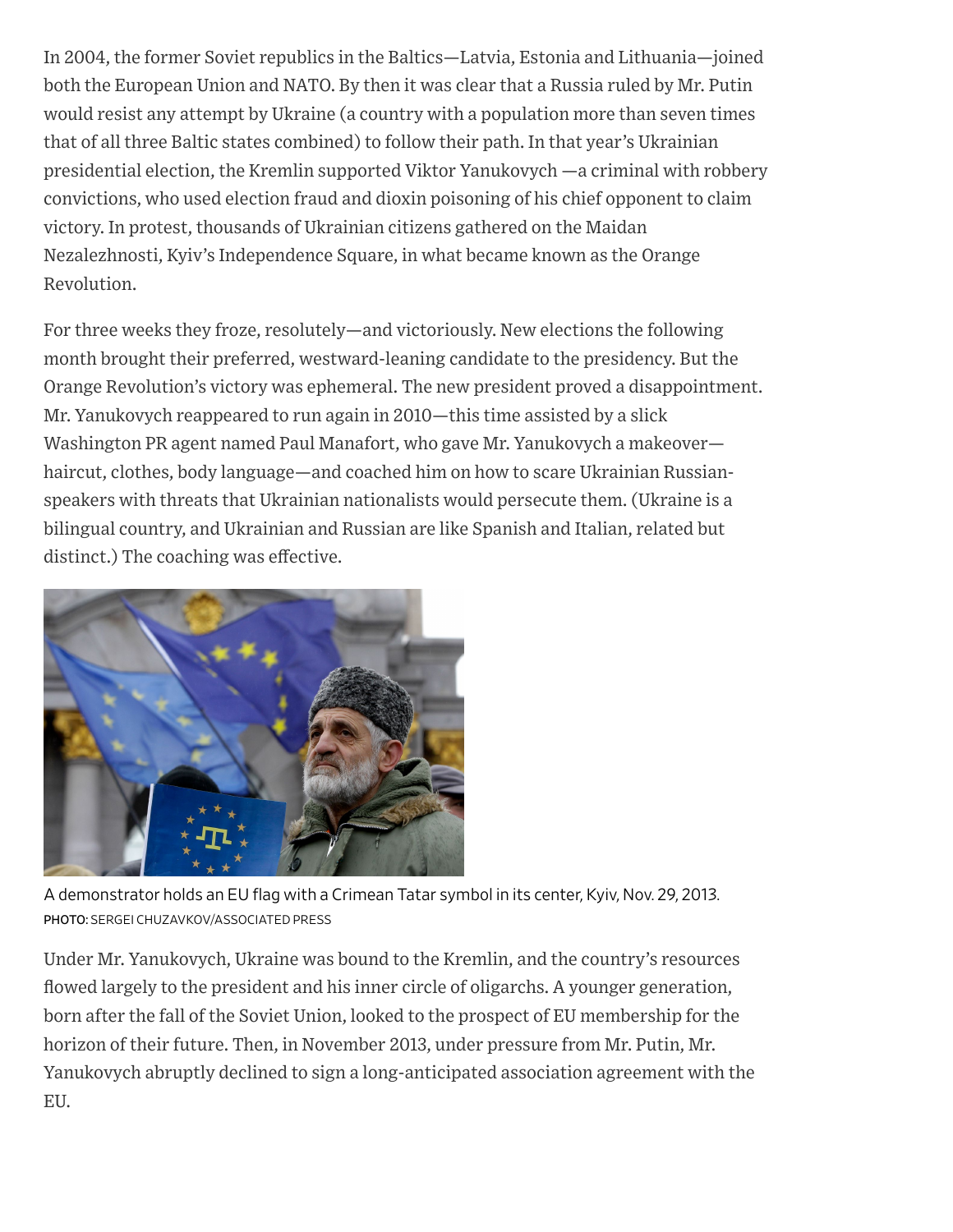Thousands went out to the Maidan once again. They were largely students, young people who felt as if their future had been torn from their hands. They weren't interested in ethnic differences or language politics. They were interested in Europe's being open to them. Their slogan was "Ukraine is Europe."

Mr. Yanukovych sent riot police to beat them. It appeared that he was counting on the terrified parents to pull their children off the streets. But he miscalculated: Instead the parents joined their children there. At one point more than a half million people were on the streets of Kyiv, now with the slogan: "We will not let you beat our children." All winter they stayed on the Maidan.



Forces sent by Ukraine's interior ministry clash with protesters in Kyiv, Feb. 18, 2014. PHOTO: VLAD SODEL/REUTERS

On Feb. 18, 2014, Mr. Yanukovych sent a militia to confront a crowd with stun grenades, tear gas, truncheons and rubber bullets. An iconic photograph appeared on the internet: a 59-year-old father and his 27-year-old son, their hair soaked in blood. In the days that followed on the Maidan, people dug up paving stones and crushed bricks to reinforce barricades. They set fire to clothing and tires and anything else that could burn. The sky turned black from smoke. Snipers fired from the rooftop of the high-rise Hotel Ukraina, and bodies fell.

More than a hundred protesters lost their lives in the revolution. After a cease-fire on Feb. 21, Mr. Yanukovych fled to Russia. Most people went home, but some stayed on the Maidan, where they had lived for weeks and seen people killed. The psychoanalyst Jurko Prochasko described the conversations he had there when he came to offer help: "When you experience being with people who are ready to die for you, to make themselves vulnerable for you, to carry you if you're wounded, a willingness appears—it's a kind of rapture, a wonder at the possibilities given to man."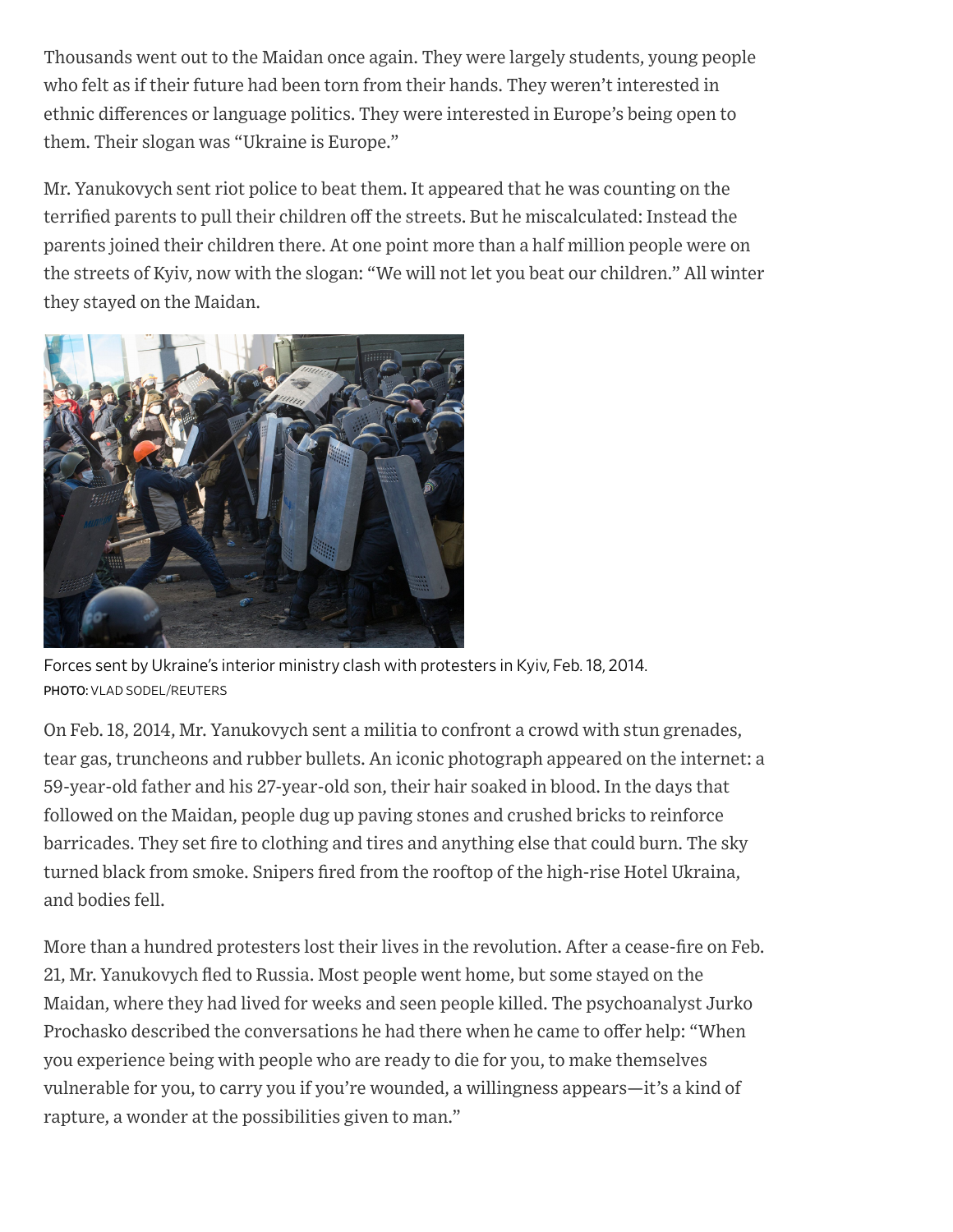## "I'm a Russian-language writer. And now I can't even bear to watch Russian films. I'm unable to forgive."

— Vladimir Rafeenko

Ukraine was a different country than it had been a few months earlier. All winter long the border had blurred between night and day. People had opened themselves, overcome social divisions, crossed to the other side of fear. Ukraine had become a civic nation in a new way.

Philosophers have long struggled with how to think about the present, which cannot be grasped because it has no duration. For Jean-Paul Sartre, the present was the border between facticity—what simply is, what has happened and cannot be changed—and transcendence, an opening to go beyond what and who one has been until this moment. Revolution illuminates this border. It is as if, in Blanche's words from "A Streetcar Named Desire," "You suddenly turned a blinding light on something that had always been half in shadow."

This week marks the anniversary of the sniper massacre on the Maidan. In the eight years that have passed, Ukraine has lost the Crimean Peninsula to an illegal Russian annexation. The Kremlin has instigated a war in the east Ukrainian region called the Donbas, where thousands of Ukrainians have been taken captive and tortured, and some 14 thousand killed in a war that serves no purpose—apart from Mr. Putin's amusement. And now Mr. Putin has launched a full-scale invasion of Ukraine, not limited to the east.

### SHARE YOUR THOUGHTS

*To what extent do you think the blossoming civic identity of Ukranians will be a factor in the conflict with Russia? Join the conversation below.*

For eight years, the Donbas has been a laboratory of post-truth. An early Russian television narrative held that the Maidan was a CIA-sponsored fascist coup and Ukrainian Nazis were now heading east to kill all Russian speakers. In response, the story went, local separatists, all on their own initiative, had risen up to protect their people.

In late winter 2015, Elena Kostyuchenko, a journalist for Novaia Gazeta in Moscow, was in the Donbas, reporting on the Russian soldiers there, who officially didn't exist. After one battle, she talked to a 20-year-old Russian tank driver named Dorzhi Batomunkuev at a hospital in Donetsk.

Yes, he said, he had known he was being sent to Ukraine. His unit had disguised themselves; they had painted their tanks, stripped them of identification. He had been